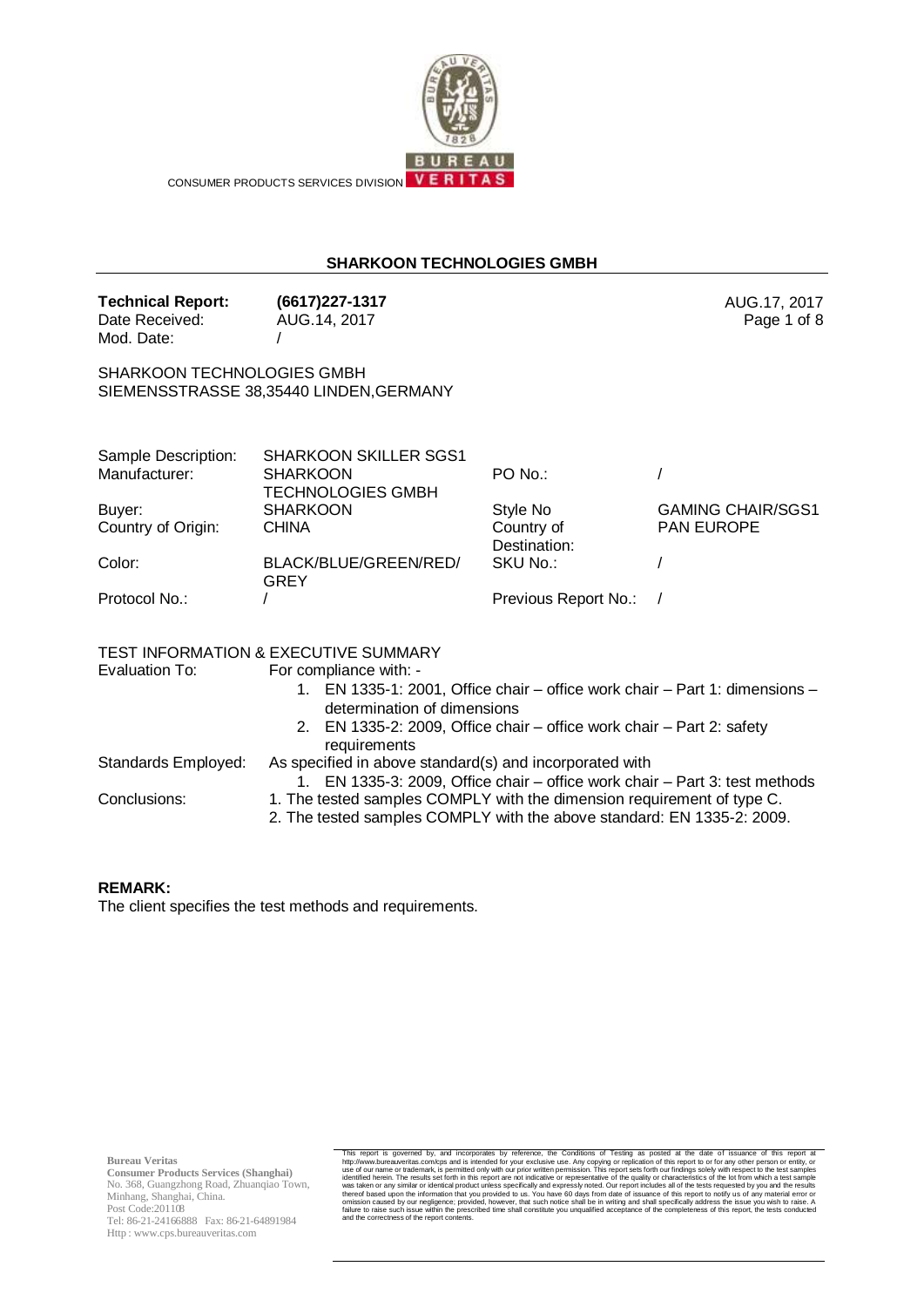

# **BVCPS (SHANGHAI) GENERAL CONTACT INFORMATION FOR THIS REPORT**

TELEPHONE NO E-MAIL: 86-21-24166888 [bvcpshltoy.sh@cn.bureauveritas.com](mailto:bvcpshltoy.sh@cn.bureauveritas.com)

> BUREAU VERITAS CONSUMER PRODUCTS SERVICE DIVISION (SHANGHAI)

Simon Zharg

SIMON ZHANG PRODUCT LINE MANAGER (HARDLINE DIVISION)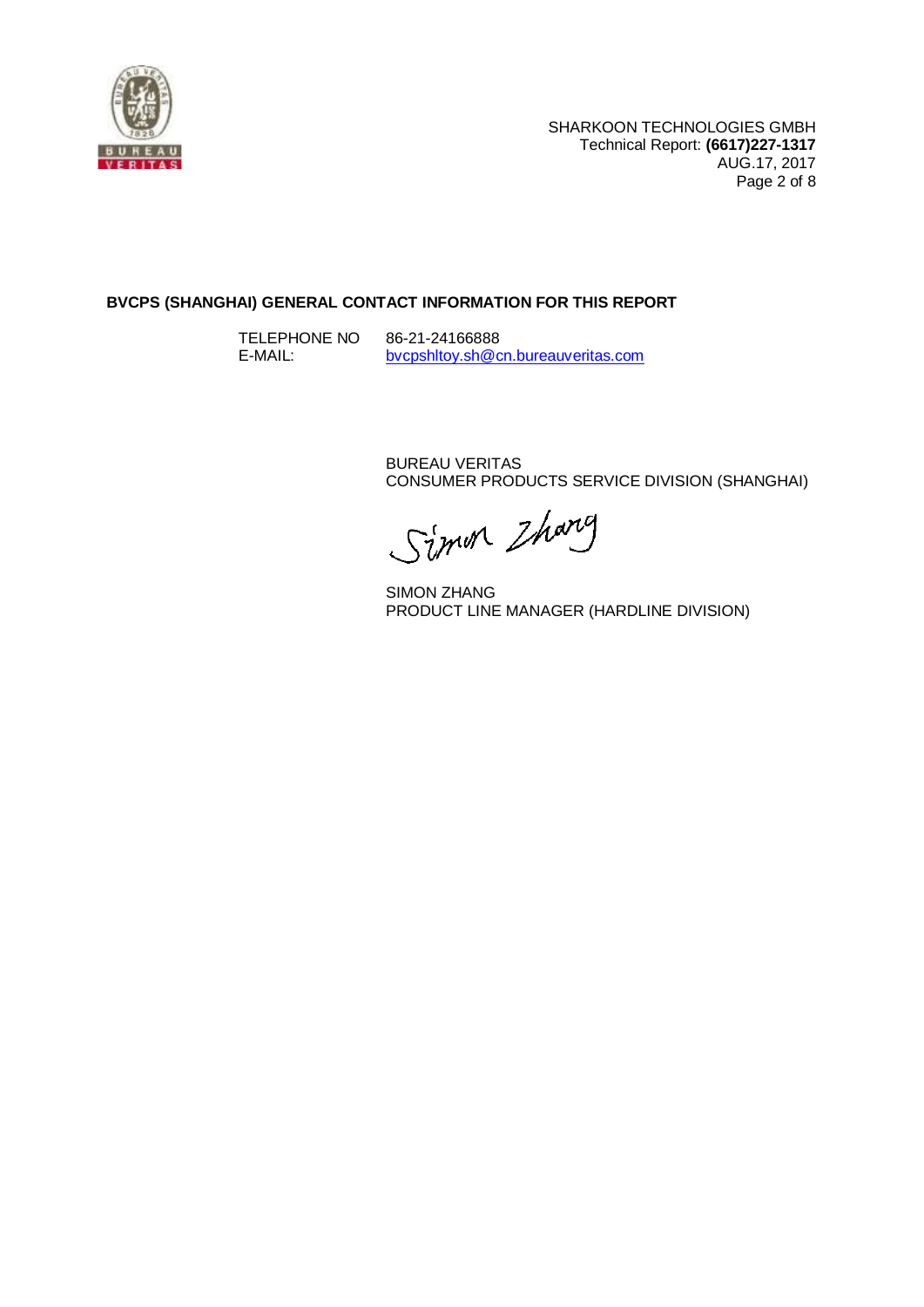

### **SUMMARY OF EXAMINATION**

### Introduction:

An examination was requested to ascertain compliance with the requirement(s) as detailed on page one of this report. The following clauses were considered applicable and our findings were as follows:

| 1. EN 1335-1: 2001                             |                                          |                                          |                                          |                                   |
|------------------------------------------------|------------------------------------------|------------------------------------------|------------------------------------------|-----------------------------------|
| Item                                           |                                          | <b>Dimension Requirement</b>             |                                          | <b>Result</b>                     |
| Seat height a                                  | <b>Type A</b><br>Min.: ≤420 mm           | <b>Type B</b><br>Min.: ≤420 mm           | <b>Type C</b><br>Min. ≤420 mm            | Min: 410 mm                       |
|                                                | Max.: ≥510 mm                            | Max.: ≥510 mm                            | Max. ≥480 mm                             | Max: 500 mm                       |
|                                                |                                          |                                          |                                          |                                   |
| Adjustment range                               | Min.120 mm                               | Min.100 mm                               | Min. 80 mm                               | Range: 90 mm                      |
| Seat depth <b>b</b>                            |                                          |                                          |                                          |                                   |
|                                                |                                          |                                          |                                          |                                   |
| Non adjustable                                 | <b>NA</b>                                | 380 mm to 440 mm                         | Min.:380 mm                              | 490 mm                            |
| Adjustable                                     | Min.: ≤400 mm                            | Min.: ≤400 mm                            | Can be adjusted to                       |                                   |
|                                                | Max.: ≥420 mm                            | Max.: ≥420 mm                            | 400 mm                                   |                                   |
|                                                |                                          |                                          |                                          |                                   |
| Adjustment range                               | Min.: 50 mm                              | Min.: 50 mm                              | No requirement                           |                                   |
| Depth of seat                                  | Min.:380 mm                              | Min.: 380 mm                             | Min.:380 mm                              | 495 mm                            |
| surface c<br>Seat width d                      | Min.:400 mm                              | Min.:400 mm                              | Min.:400 mm                              | 530 mm                            |
| Inclination of seat                            |                                          |                                          |                                          |                                   |
| surface e                                      |                                          |                                          |                                          |                                   |
|                                                |                                          |                                          |                                          |                                   |
| Non adjustable                                 | <b>NA</b>                                | $-7^{\circ}$ to $-2^{\circ}$             | $-7^{\circ}$ to $-2^{\circ}$             |                                   |
|                                                |                                          |                                          |                                          |                                   |
| Adjustable                                     | Max.: $\ge -7^{\circ}$<br>("-"direction) | Max.: $\ge -7^{\circ}$<br>("-"direction) | Max.: $\ge -7^{\circ}$<br>("-"direction) | Max:-17.5°<br>Min: $+0.1^{\circ}$ |
|                                                | Min.: $\leq -2^{\circ}$                  | Min.: $\leq -2^{\circ}$                  | Min.: $\leq -2^{\circ}$                  |                                   |
|                                                | ("-"direction)                           | ("-"direction)                           | ("-"direction)                           | Range: 17.6°                      |
|                                                |                                          |                                          |                                          |                                   |
| Adjustment range                               | Min.: $6^{\circ}$                        | No requirement                           | No requirement                           |                                   |
| Height of the back                             |                                          |                                          |                                          |                                   |
| supporting point "S"<br>above the seat surface |                                          |                                          |                                          |                                   |
| f                                              |                                          |                                          |                                          |                                   |
|                                                |                                          |                                          |                                          |                                   |
| Non adjustable                                 | <b>NA</b>                                | 170 mm to 220 mm                         | 170 mm to 220 mm                         | 185 mm                            |
|                                                |                                          |                                          |                                          |                                   |
| Adjustable                                     | Min.: ≤170 mm<br>Max.: ≥220 mm           | Min.: ≤170 mm<br>Max.: ≥220 mm           | No requirement                           |                                   |
|                                                |                                          |                                          |                                          |                                   |
| Adjustment range                               | Min.: 50 mm                              | Min.: 50 mm                              | No requirement                           |                                   |
| Height of the back pad                         |                                          |                                          |                                          |                                   |
| g                                              |                                          |                                          |                                          |                                   |
|                                                |                                          |                                          |                                          |                                   |
| Non adjustable                                 | Min.260 mm                               | Min.260 mm                               | Min.260 mm                               | 776 mm                            |
| Adjustable                                     | Min.220 mm                               | Min.220 mm                               | No requirement                           |                                   |
| Height of the upper                            |                                          |                                          |                                          |                                   |
| edge of the back rest                          | Min.360 mm                               | Min.360 mm                               | Min.360 mm                               | 745 mm                            |
| above the seat surface                         |                                          |                                          |                                          |                                   |
| h                                              |                                          |                                          |                                          |                                   |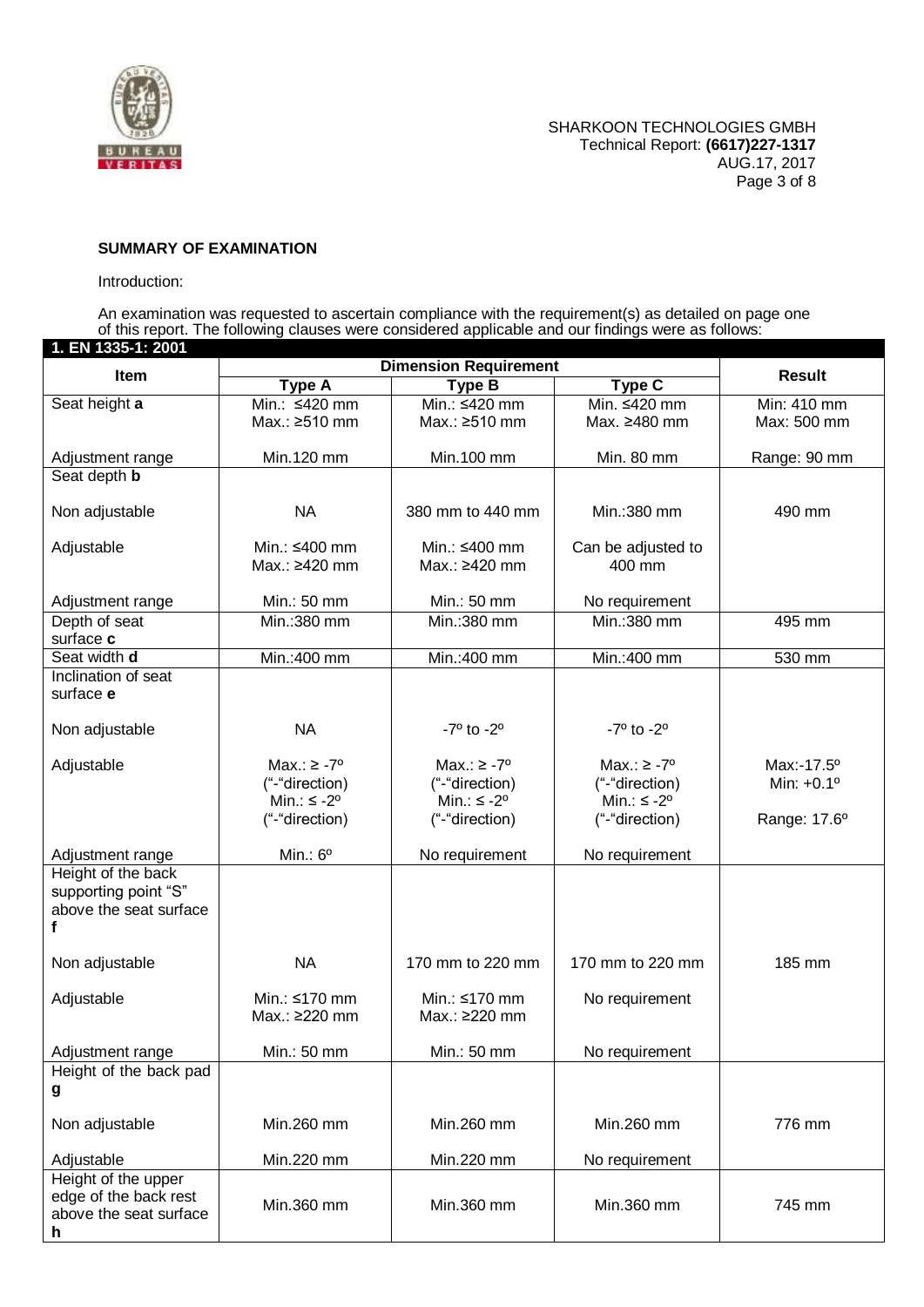

### SHARKOON TECHNOLOGIES GMBH Technical Report: **(6617)227-1317** AUG.17, 2017 Page 4 of 8

| 1. EN 1335-1: 2001                                                                        |                                                           |                                      |                                      |                                         |
|-------------------------------------------------------------------------------------------|-----------------------------------------------------------|--------------------------------------|--------------------------------------|-----------------------------------------|
| Back rest width i                                                                         | Min.360 mm                                                | Min.360 mm                           | Min.360 mm                           | 540 mm                                  |
| Horizontal radius of<br>the back rest k                                                   | Min.400 mm                                                | Min.400 mm                           | Min.400 mm                           | 512 mm                                  |
| Back rest inclination I                                                                   | Min. $15^{\circ}$                                         | Min. 15°                             | No requirement                       | Max:47.8°<br>Min: 65.4°<br>Range: 17.6° |
| Length of arm rest n                                                                      | Min.200 mm                                                | Min.200 mm                           | Min.200 mm                           | 260 mm                                  |
| Width of arm rest o                                                                       | Min.40 mm                                                 | Min.40 mm                            | Min.40 mm                            | 80 mm                                   |
| Height of arm rest<br>above the seat p<br>Non adjustable                                  | 200 mm to 250 mm                                          | 200 mm to 250 mm                     | 200 mm to 250 mm                     | 246 mm                                  |
| Adjustable                                                                                | Min.: $\leq$ 200 mm<br>Max.: ≥250 mm                      | Min.: $\leq$ 200 mm<br>Max.: ≥250 mm | Min.: $\leq$ 200 mm<br>Max.: ≥250 mm |                                         |
| Distance from the front<br>of the arm rests to the<br>front edge of the seat<br>surface q | Min. 100 mm                                               | Min.100 mm                           | Min.100 mm                           | 140 mm                                  |
| Clear width between<br>the arm rests r                                                    | 460 mm to 510 mm                                          | 460 mm to 510 mm                     | Min.460 mm                           | 490 mm                                  |
|                                                                                           |                                                           |                                      |                                      |                                         |
| Maximum offset of the<br>underframe s                                                     | Max. 365 <sup>1</sup>                                     | Max. $365^{\circ}$                   | Max:425 $^{2}$ +50 mm                | 370 mm                                  |
| Stability dimension t                                                                     | Min.195 mm                                                | Min.195 mm                           | Min.195 mm                           | 235 mm                                  |
| Note:                                                                                     |                                                           |                                      |                                      |                                         |
|                                                                                           | 1. if swivel castors are fitted the requirement is 415 mm |                                      |                                      |                                         |

2. x is the maximum horizontal distance between parts of the upper part of the chair and the axis of rotation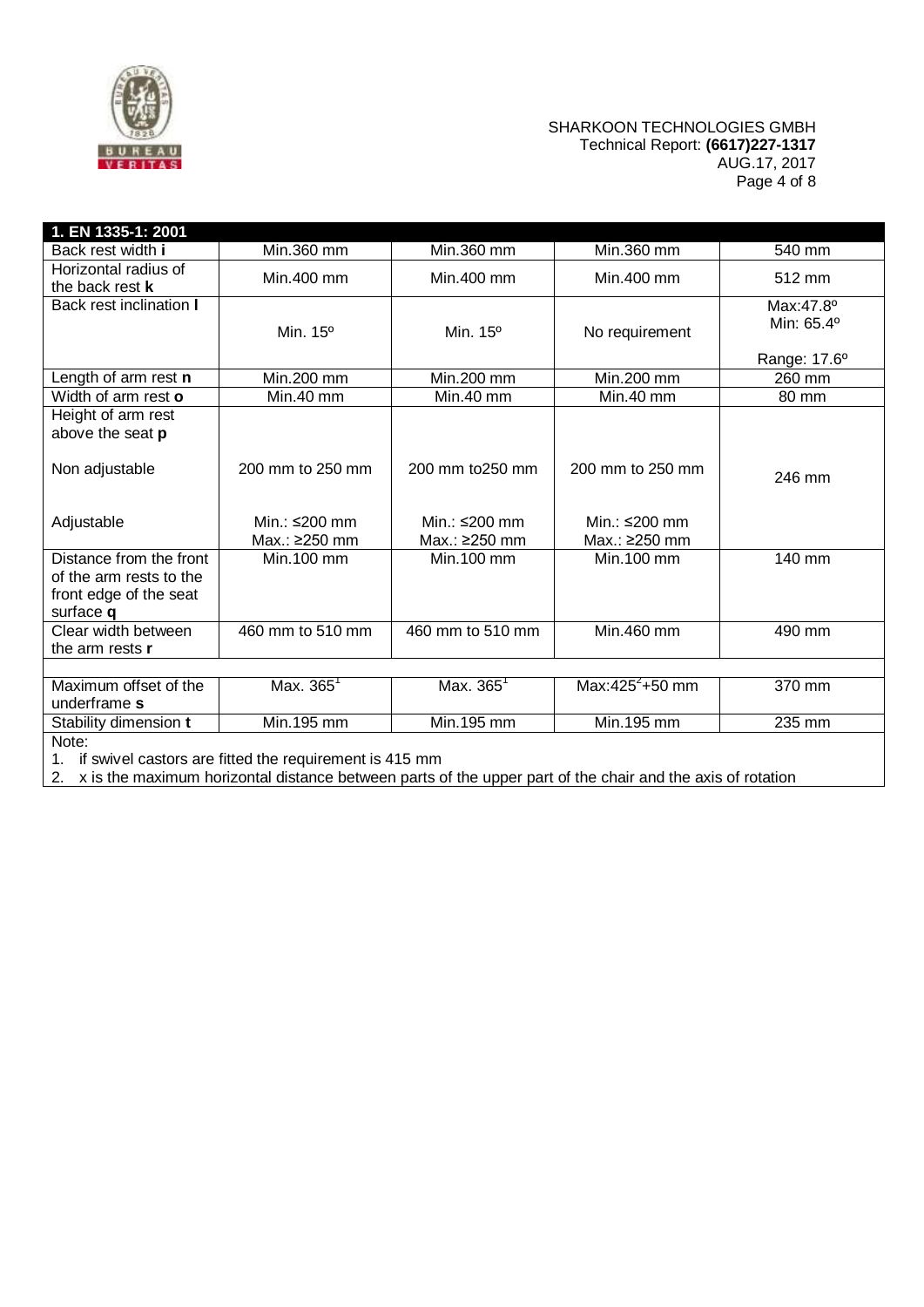

## SHARKOON TECHNOLOGIES GMBH Technical Report: **(6617)227-1317** AUG.17, 2017 Page 5 of 8

| 2. EN 1335-2: 2009     |                                                                           |             |            |
|------------------------|---------------------------------------------------------------------------|-------------|------------|
| Clause                 | Description                                                               | Result      | *Comments  |
| 4                      | General requirements                                                      | <b>PASS</b> |            |
| 4.1                    | General design requirements                                               | <b>PASS</b> |            |
| 4.1.1                  | Corners and edges, trapping, pinching and<br>shearing                     | <b>PASS</b> |            |
| 4.1.2                  | Adjusting devices                                                         | <b>PASS</b> |            |
| 4.1.3                  | connections                                                               | <b>PASS</b> |            |
| 4.1.4                  | Avoidance of soiling                                                      | <b>PASS</b> |            |
| 4.3                    | Stability during use (before)                                             | <b>PASS</b> |            |
| EN 1335-3, 2009: 7.1.1 | Front edge overturning                                                    | <b>PASS</b> |            |
| EN 1335-3, 2009: 7.1.2 | Forwards overturning                                                      | <b>PASS</b> |            |
| EN 1335-3, 2009: 7.1.3 | Forwards overturning for chairs with footrest                             | <b>NA</b>   | See note I |
| EN 1335-3, 2009: 7.1.4 | Sideways overturning for chairs without arm<br>rests                      | NA.         | See note I |
| EN 1335-3, 2009: 7.1.5 | Sideways overturning for chairs with arm rests                            | <b>PASS</b> | $\sim$     |
| EN 1335-3, 2009: 7.1.6 | Rearwards overturning for chairs without back<br>rest inclination         | <b>PASS</b> |            |
| EN 1335-3, 2009: 7.1.7 | Rearwards overturning for chairs with adjustable<br>back rest inclination | <b>PASS</b> |            |
| 4.4                    | Rolling resistance of the unloaded chair                                  | <b>PASS</b> |            |
| 4.5                    | Strength and durability                                                   | <b>PASS</b> |            |
| EN 1335-3, 2009: 7.2.1 | Seat front edge static load test                                          | <b>PASS</b> |            |
| EN 1335-3, 2009: 7.2.2 | Combined seat and back static load test                                   | <b>PASS</b> |            |
| EN 1335-3, 2009: 7.3.1 | Seat and back durability                                                  | <b>PASS</b> |            |
| STPE <sub>1</sub>      | Loading point A                                                           | <b>PASS</b> |            |
| STPE <sub>2</sub>      | Loading point C-B                                                         | <b>PASS</b> |            |
| STPE <sub>3</sub>      | Loading point J-E                                                         | <b>PASS</b> |            |
| STPE 4                 | Loading point F-H                                                         | <b>PASS</b> |            |
| STPE 5                 | Loading point D-G                                                         | <b>PASS</b> |            |
| EN 1335-3, 2009: 7.2.6 | Foot rest static load test                                                | <b>NA</b>   | See note I |
| EN 1335-3, 2009: 7.3.2 | Arm rest durability                                                       | <b>PASS</b> |            |
| EN 1335-3, 2009: 7.2.3 | Arm rest downward static load test(before)                                | <b>PASS</b> |            |
| 4.3                    | Stability during use (after)                                              | <b>PASS</b> |            |
| EN 1335-3, 2009: 7.1.1 | Front edge overturning                                                    | <b>PASS</b> |            |
| EN 1335-3, 2009: 7.1.2 | Forwards overturning                                                      | <b>PASS</b> |            |
| EN 1335-3, 2009: 7.1.3 | Forwards overturning for chairs with footrest                             | <b>NA</b>   | See note I |
| EN 1335-3, 2009: 7.1.4 | Sideways overturning for chairs without arm<br>rests                      | <b>NA</b>   | See note I |
| EN 1335-3, 2009: 7.1.5 | Sideways overturning for chairs with arm rests                            | <b>PASS</b> |            |
| EN 1335-3, 2009: 7.1.6 | Rearwards overturning for chairs without back<br>rest inclination         | <b>PASS</b> |            |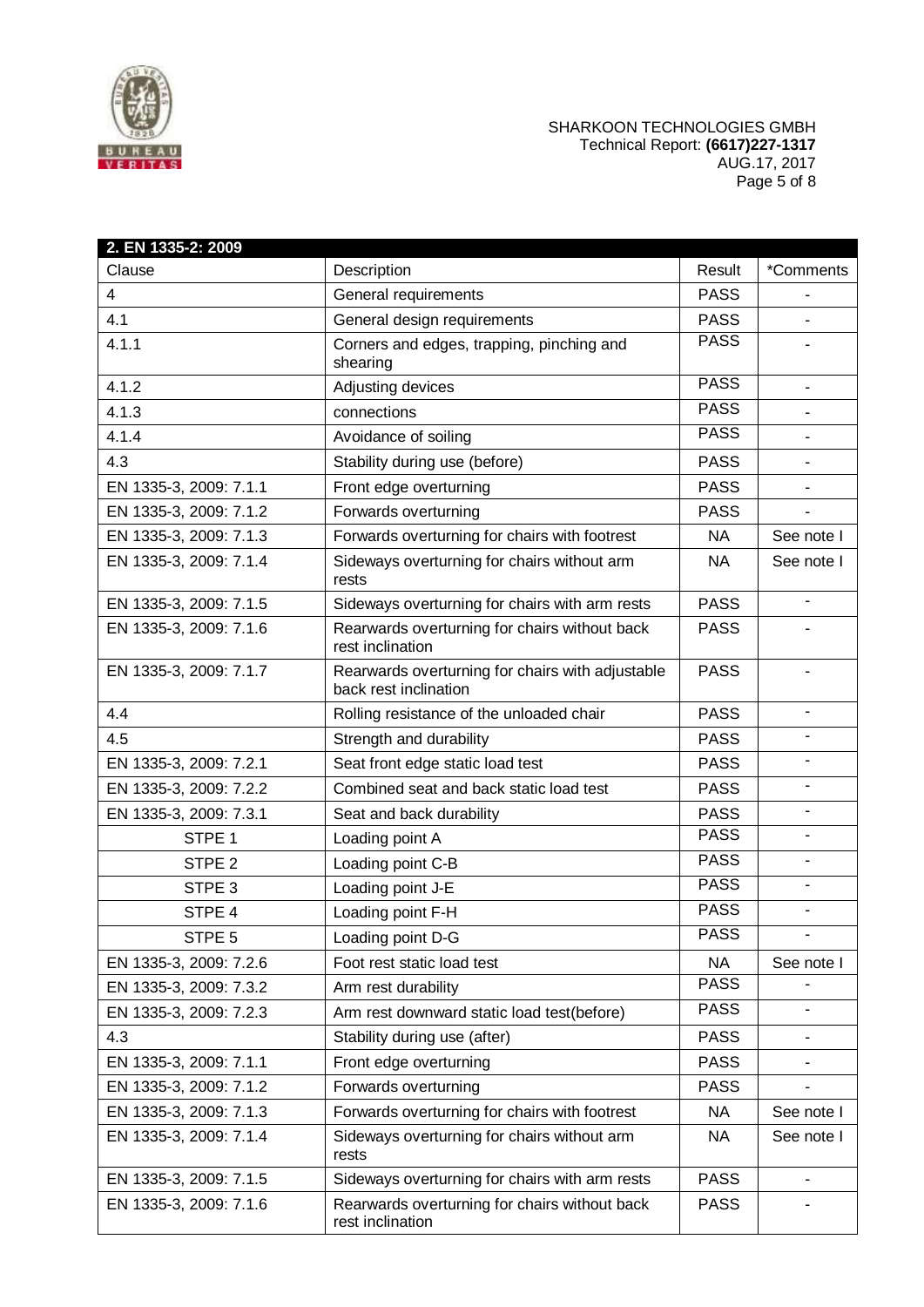

| EN 1335-3, 2009: 7.1.7 | Rearwards overturning for chairs with adjustable<br>back rest inclination | <b>PASS</b> |  |
|------------------------|---------------------------------------------------------------------------|-------------|--|
| EN 1335-3, 2009: 7.2.3 | Arm rest downward static load test (after)                                | <b>PASS</b> |  |
| 4.4                    | Rolling resistance of the unloaded chair                                  | <b>PASS</b> |  |

# **ANNEX I: SUBMISSION DESCRIPTION**

Sample Description: SHARKOON SKILLER SGS1

Overall dimensions: 73.3 cm x 70.8 cm x (115.1~124.3) cm (Depth x Width x Height)

Weight: 15.57kg

## **ANNEX II: ADDITIONAL COMMENTS**

- I NA = Not applicable.
- II NC = Not conducted as per client request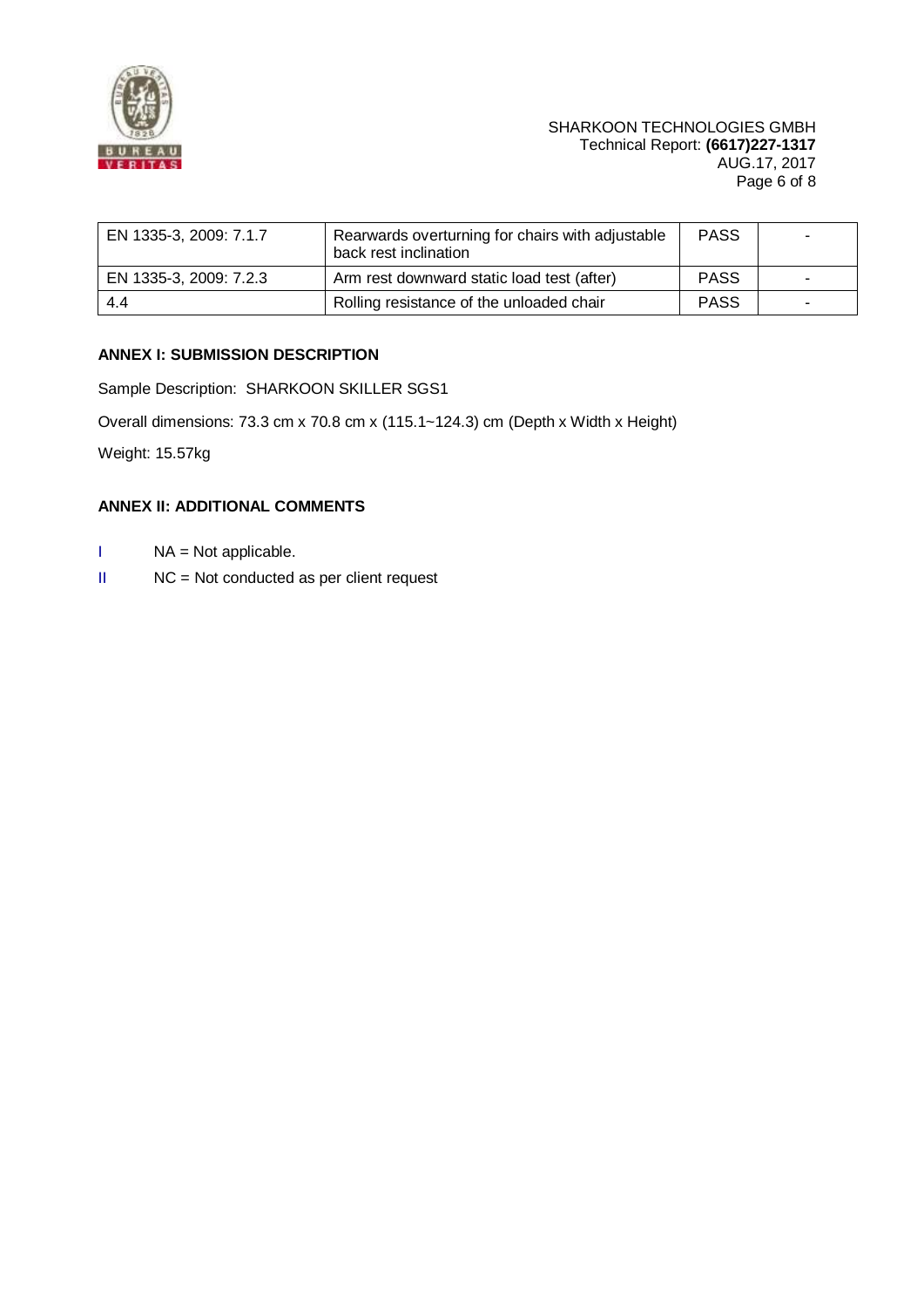

SHARKOON TECHNOLOGIES GMBH Technical Report: **(6617)227-1317** AUG.17, 2017 Page 7 of 8



**EXHIBIT**